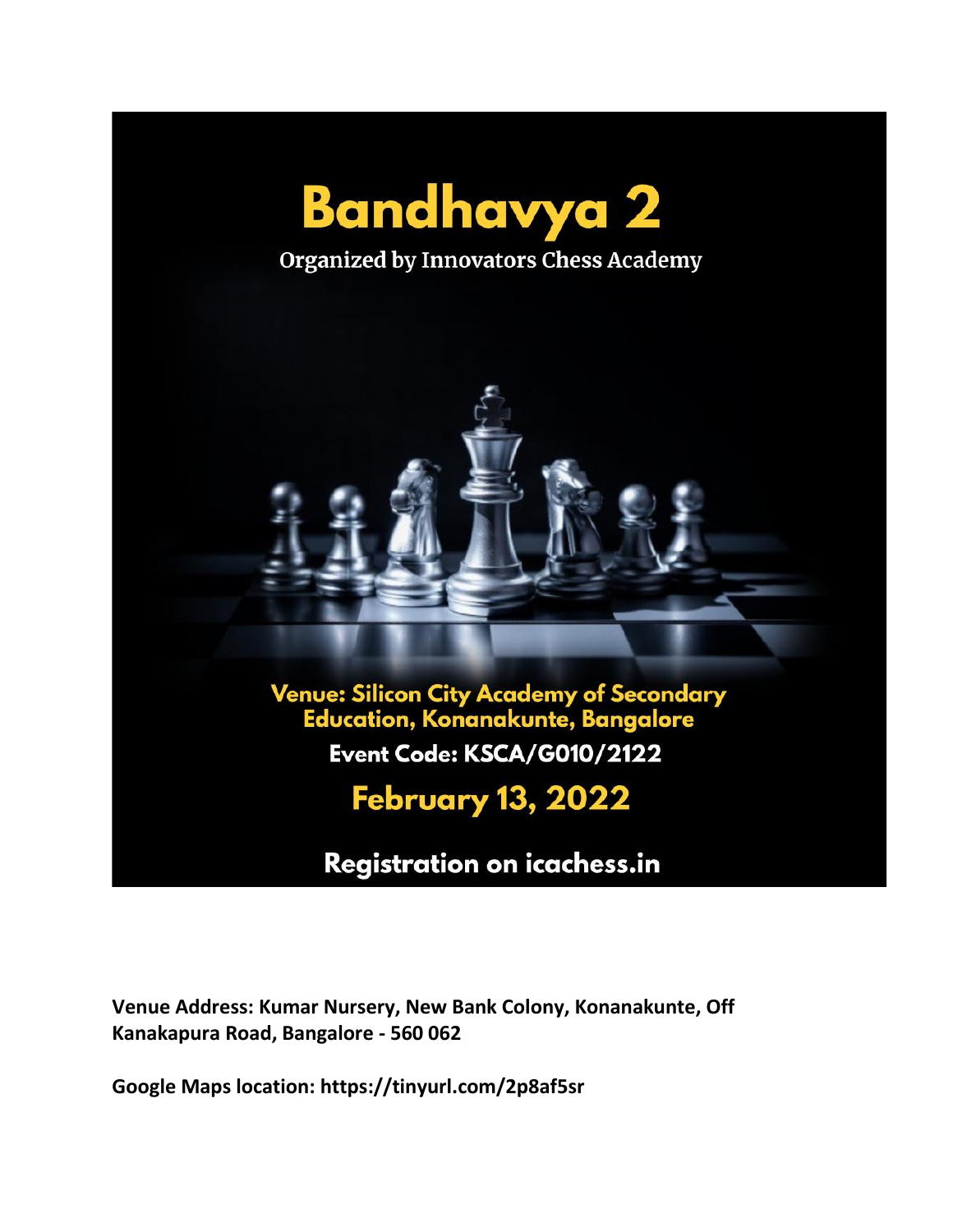## **Why Bandhavya 2?**

During the 90s, Hanumantha introduced a then eighteen-year-old introvert Sushruta Reddy to Dr Mahendran and recommended that the teenager be in charge of various Chess Tournaments as the Chief Arbiter. It was Mahendran, as the head of C.V.Raman Chess Club, along with Hanumantha and Muniraju who brought in National Events in the late 90s to Bangalore. Later, Mahendran became the President of Karnataka Chess Association. He was involved in sponsoring various Chess Tournaments from 1999 to 2003. Over the next two decades, Mahendran and Sushruta struck a strong bond with each other. Dr Mahendran turns 60 on February 5, 2022 and it is based on this bonding between us that we have named our Event as 'Bandhavya' (attachment). Apart from Hanumantha, it was also Mahendran (along with Muniraju) who provided strong support in making Sushruta Reddy an Organizer.

Mahendran worked as the Director of ETDC under the Union Ministry for Information and Technology for a considerable period and quit and is today a farmer.

## **Event Details – Age Categories**

Bangalore's most popular Chess promoting School, Silicon City Academy of Secondary Education, will host 'Bandhavya 2' on 13-Feb-2022 at its premises. The Event is organized by Innovators Chess Academy.

The Tournament will be conducted in Open, Blitz, Under 7, U-9, U-11 and U-15 categories. Last date for sending entries is February 11, 2022. Any entries sent post this date can be accepted at the discretion of the Organizer only. Time provided will be 15 minutes + 10 seconds increment.

Eligibility in age categories is as below:

Under 7 – Born on or after 01-Jan-2015 Under 9 – Born on or after 01-Jan-2013 Under 11 – Born on or after 01-Jan-2011 Under 15 – Born on or after 01-Jan-2007

Age category sections start at 9.00 am. All age Categories will have 5 Trophies each for Boys and Girls respectively. Youngest Boy and Youngest Girl players will also be provided Trophies. A Player will forfeit the Prize if he/she is absent from the Prize Distribution.

Entry fee for all age categories is Rs 600. Strictly, no refunds or carry forward of entry fees is allowed. Merit Certificates will be provided to all prize winners across the age categories. Participation certificates are not provided.

Register for the event on www.icachess.in. For enquiries, please contact Sushruta Reddy at 9886358313 or the other ICA Team members at 9845247653, 9880399906, 9141705091 or email [sushruthareddy@gmail.com.](mailto:sushruthareddy@gmail.com) For prompt responses, kindly use Whatsapp.

## **Open Rapid (9 am onwards)**

The Open Rapid Event will start at 9 am. Time given will be 15 minutes + 10 seconds increment. Entry fee is Rs 750. Strictly, no refunds or carry forward of entry fees is allowed. Register for the event on [www.icachess.in.](http://www.icachess.in/) Prize structure is provided below: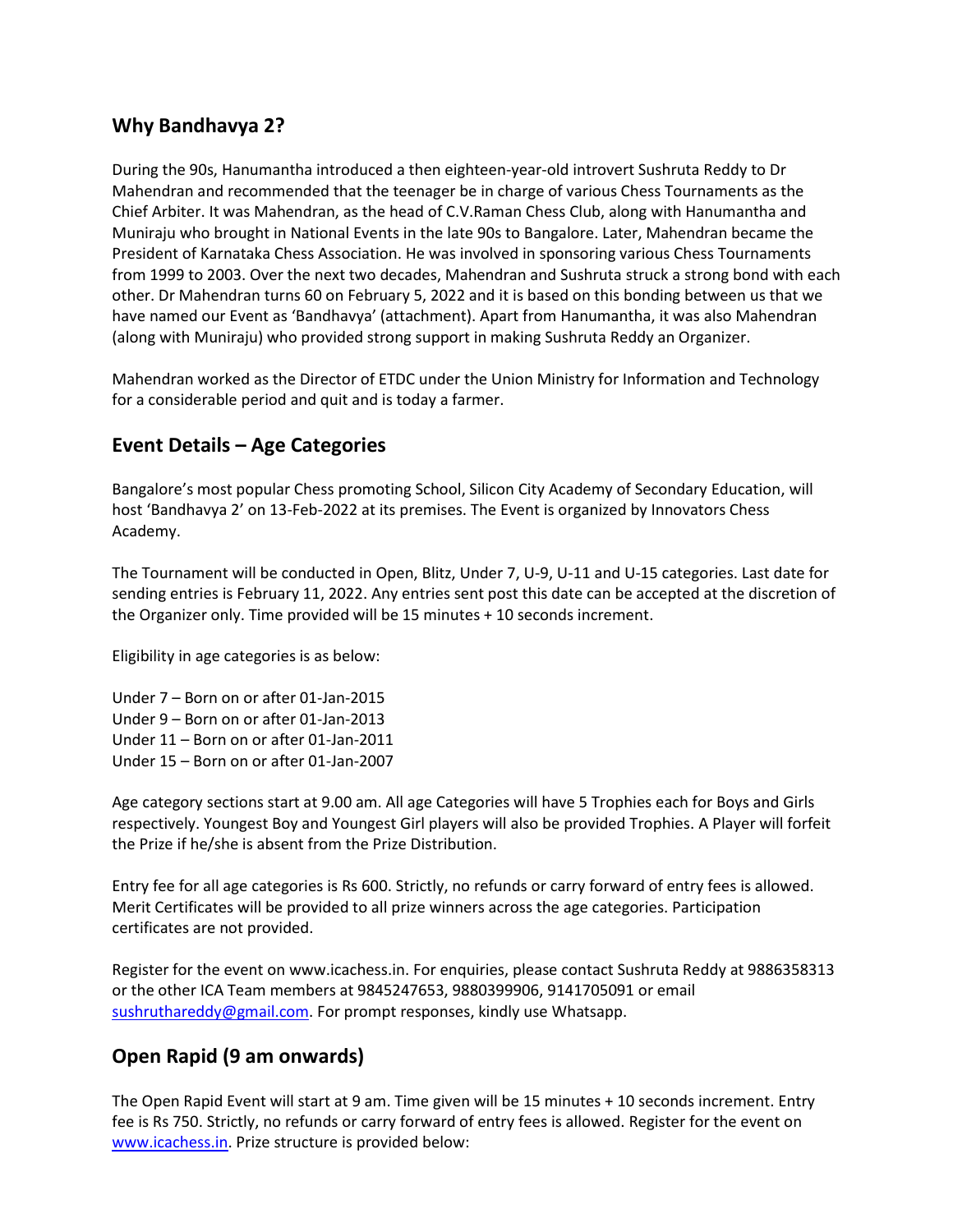| 4 <sup>th</sup> Place | Rs 2.500 | Prize money will be transferred online.             |               |
|-----------------------|----------|-----------------------------------------------------|---------------|
| 3rd Place             | Rs 3.000 | $11th$ to $15th$ places                             | Rs 1.200 each |
| $2nd$ Place           | Rs 4.000 | $6th$ Place to 10 <sup>th</sup> place Rs 1,500 each |               |
| $1st$ Place           | Rs 5.000 | 5 <sup>th</sup> Place                               | Rs 2.000      |

## **Open Blitz (4 pm onwards)**

The Open Blitz Event will start at 4 pm. Time given will be 3 minutes + 2 seconds increment. Entry fee is Rs 500. Strictly, no refunds or carry forward of entry fees is allowed. Register for the event on [www.icachess.in.](http://www.icachess.in/) Prize structure is provided below:

| $1st$ Place           | Rs 2,500 | 6 <sup>th</sup> Place  | Rs 1400        |
|-----------------------|----------|------------------------|----------------|
| $2nd$ Place           | Rs 2.000 | $7th$ Place            | Rs 1300        |
| 3rd Place             | Rs 1,800 | 8 <sup>th</sup> Place  | <b>Rs 1200</b> |
| 4 <sup>th</sup> Place | Rs 1,600 | 9 <sup>th</sup> Place  | Rs 1100        |
| 5 <sup>th</sup> Place | Rs 1.500 | 10 <sup>th</sup> Place | Rs 1000        |

**Prize money will be transferred online.**